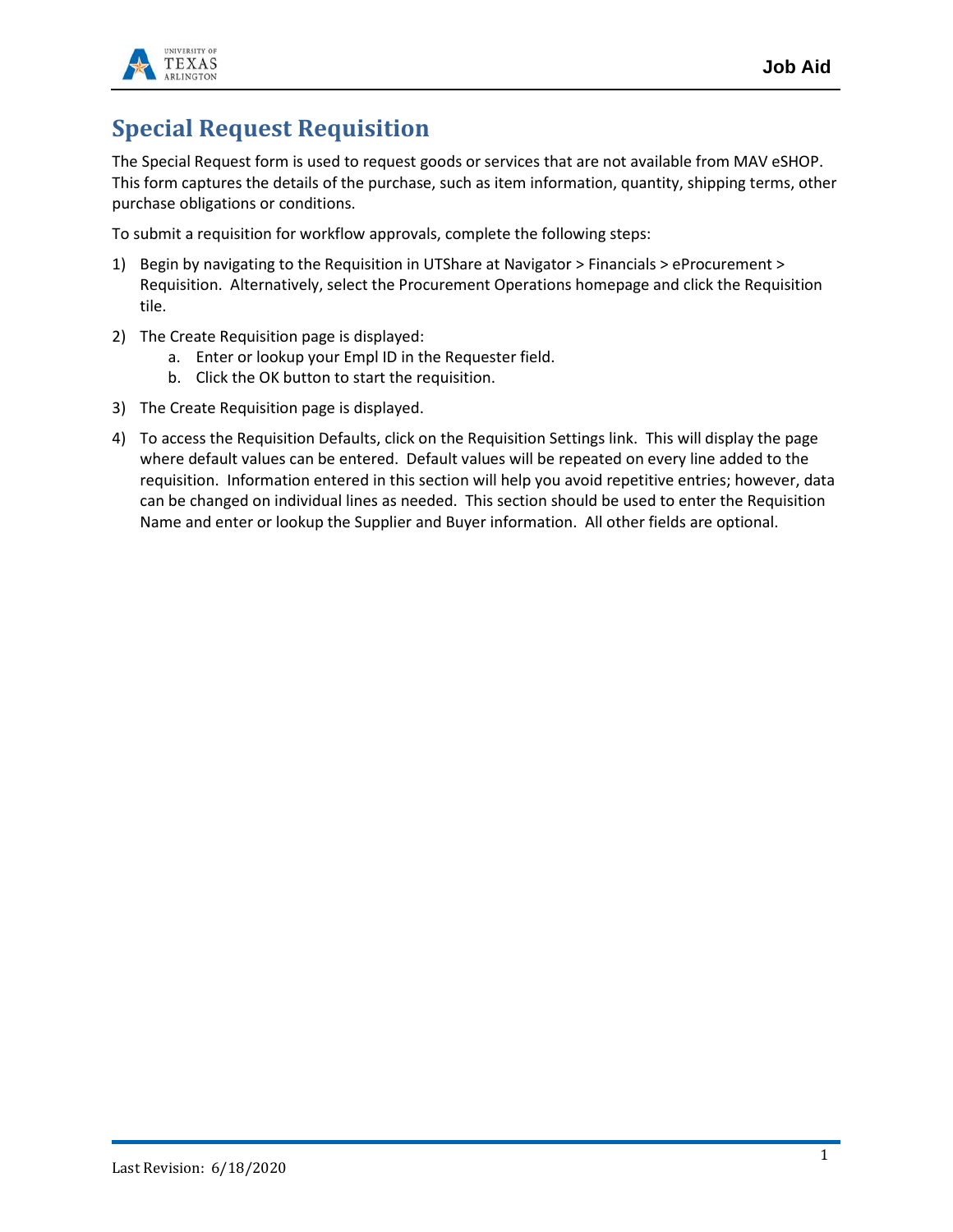

| Create Requisition ?                     |                                                                                                                      |
|------------------------------------------|----------------------------------------------------------------------------------------------------------------------|
| <b>Sara Barton</b><br>Welcome            | <b>△</b> Home <i>/</i> <sup>*</sup> My Preferences <b>4</b> Requisition Settings<br>$\mathbb{F}$ 0 Lines<br>Checkout |
| $\blacksquare$<br><b>Request Options</b> | Search All<br>Search<br><b>Advanced Search</b>                                                                       |
| <b>All Request Options</b>               | <b>Special Requests</b> 2                                                                                            |

Note: To use the SpeedChart field on the Accounting Defaults, you must select the Override radio button in the Default Options section.

- 5) Once the appropriate values are entered, click the "OK" button to enter requisition line item information.
- 6) Values entered on the Requisition Settings page should populate on the line page. For all fields not populated, enter line item information to include:
	- a. A brief description of the item or service in the Item Description field (required).
	- b. A dollar amount of the item or service in the Price field. This is the per-unit price (required).
	- c. The number of units being purchased into the Quantity field (required).
	- d. The Unit of Measure (required).
	- e. The Category code (used to identify the item you are purchasing required).
	- f. The Due Date for the good or service. This date indicates when the goods are expected to arrive. Note, for service/maintenance contracts, enter the end date of the service.
	- g. The Additional Information textbox can be used to provide any comments or remarks that relate to the item or service (e.g. product specifications). Selecting the Send to Supplier box

| <b>Business Unit UTARL</b>   | $\overline{a}$                                                                                                                                    |                         | <b>UT Arlington</b> |                        |                             | <b>Requisition Name</b> |                 |          |                                |          |
|------------------------------|---------------------------------------------------------------------------------------------------------------------------------------------------|-------------------------|---------------------|------------------------|-----------------------------|-------------------------|-----------------|----------|--------------------------------|----------|
| *Requester                   | 1234567890                                                                                                                                        | Q                       | Sam Mayerick        |                        |                             |                         | Priority Medium |          | $\boldsymbol{\mathrm{v}}$      |          |
| *Currency                    | <b>USD</b>                                                                                                                                        |                         |                     |                        |                             |                         |                 |          |                                |          |
| Default Options ?            |                                                                                                                                                   |                         |                     |                        |                             |                         |                 |          |                                |          |
| <sup>®</sup> Default         | If you select this option, the defaults specified below will be applied to requisition lines when their<br>fields.                                |                         |                     |                        |                             |                         |                 |          | no predefined values for these |          |
| $\circ$ Override             | If you select this option, the defaults specified below will override any predefined values for these fields, only non-blank values are assigned. |                         |                     |                        |                             |                         |                 |          |                                |          |
| Line Defaults ?              |                                                                                                                                                   |                         |                     |                        |                             |                         |                 |          |                                |          |
| <b>Supplier</b>              |                                                                                                                                                   | Q                       |                     | Category               |                             | $\alpha$                |                 |          |                                |          |
| <b>Supplier Location</b>     |                                                                                                                                                   | Q                       |                     | <b>Unit of Measure</b> |                             | $\Omega$                |                 |          |                                |          |
| <b>Buyer</b>                 |                                                                                                                                                   | Q                       |                     |                        |                             |                         |                 |          |                                |          |
| <b>Shipping Defaults</b>     |                                                                                                                                                   |                         |                     |                        |                             |                         |                 |          |                                |          |
| <b>Ship To</b>               | <b>CENT110</b>                                                                                                                                    | Q                       |                     |                        | <b>Add One Time Address</b> |                         |                 |          |                                |          |
| <b>Due Date</b>              |                                                                                                                                                   | ÞU                      |                     | <b>Attention</b>       |                             |                         |                 |          |                                |          |
| <b>Distribution Defaults</b> |                                                                                                                                                   |                         |                     |                        |                             |                         |                 |          |                                |          |
| SpeedChart                   |                                                                                                                                                   |                         |                     |                        |                             |                         |                 |          |                                |          |
| <b>Accounting Defaults</b>   |                                                                                                                                                   |                         |                     |                        |                             | Personalize   Find   2  |                 |          | First 1 of 1 Last              |          |
| Chartfields1<br>Details      | Asset Information                                                                                                                                 | $\boxed{=}$             |                     |                        |                             |                         |                 |          |                                |          |
| Percent<br><b>Dist</b>       | Location                                                                                                                                          | <b>GL Unit</b>          | Account             | Fund                   | <b>Dept</b>                 | <b>Cost Center</b>      | <b>Function</b> |          | Program                        | PC Bus L |
|                              | <b>UC151E</b><br>$\alpha$                                                                                                                         | <b>UTARL</b><br>$\circ$ | $\Omega$            |                        | ◠                           | $\Omega$                |                 | $\alpha$ | $\alpha$                       |          |
|                              |                                                                                                                                                   |                         |                     |                        |                             |                         |                 |          |                                | Þ.       |
|                              |                                                                                                                                                   |                         |                     |                        |                             |                         |                 |          |                                |          |
|                              |                                                                                                                                                   |                         |                     |                        |                             |                         |                 |          |                                |          |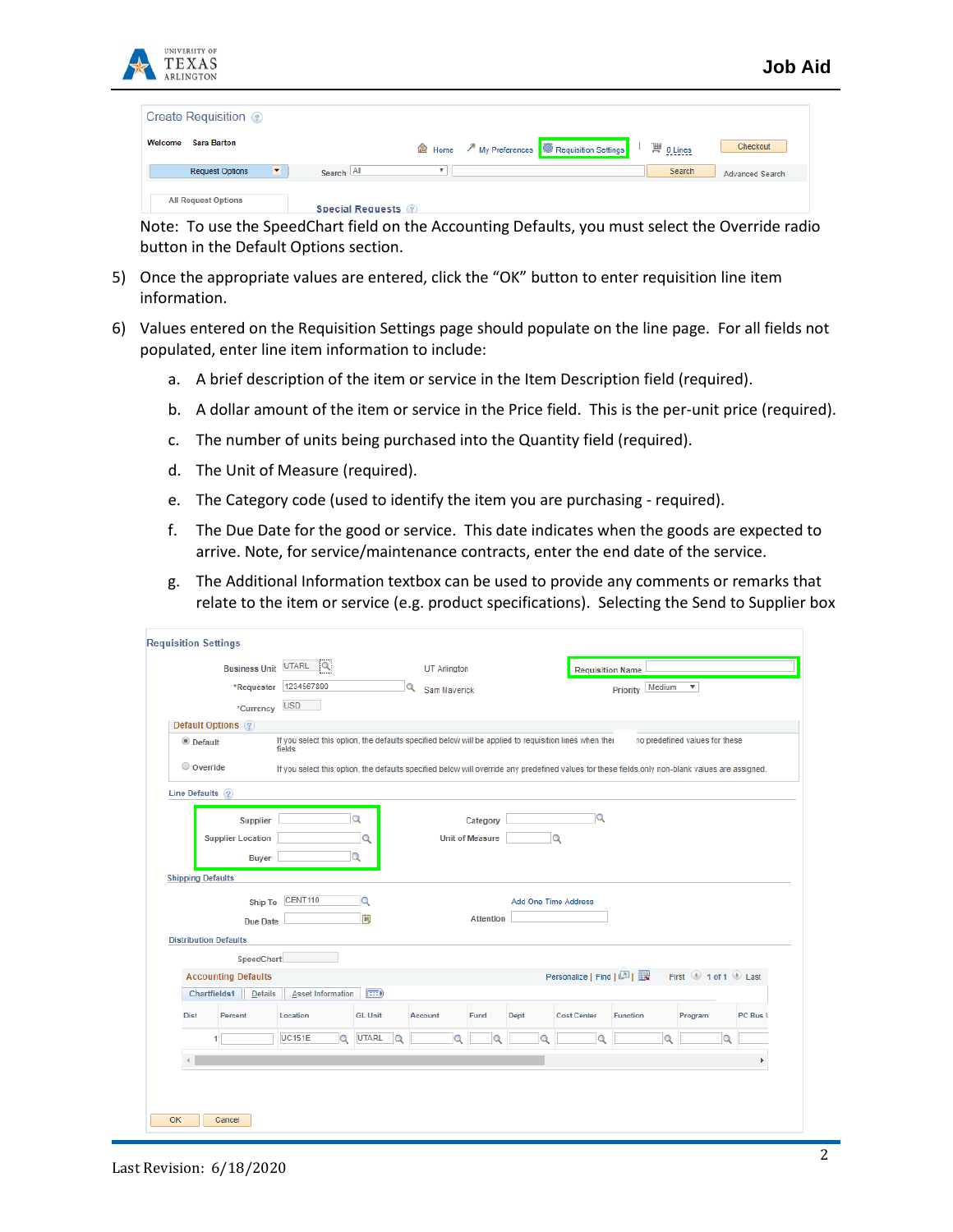

will include the line item comment on the PO. Selecting the Show at Receipt box will allow the party entering the receipt for the item to see the comment. Selecting the Show at Voucher box will allow the party entering the voucher for the line item to see the comment.

Note: The cost of Shipping & Handling should be added as a separate line item on the Requisition. For S&H use category code 78121603 (Freight Fees).

| Create Requisition 2                                                                                                                 |                                                                                                                                                                                    |                           |                 |                                                                           |                                           |                        |
|--------------------------------------------------------------------------------------------------------------------------------------|------------------------------------------------------------------------------------------------------------------------------------------------------------------------------------|---------------------------|-----------------|---------------------------------------------------------------------------|-------------------------------------------|------------------------|
| Welcome Sam Maverick                                                                                                                 |                                                                                                                                                                                    | <b>合</b> Home             |                 | My Preferences <b>1999</b> Requisition Settings                           | $\mathbb{F}$ 0 Lines                      | Checkout               |
| $\overline{\phantom{a}}$<br><b>Request Options</b>                                                                                   | Search All                                                                                                                                                                         | $\boldsymbol{\mathrm{v}}$ |                 |                                                                           | Search                                    | <b>Advanced Search</b> |
| <b>All Request Options</b><br><b>Special Requests</b><br>Web<br><b>SciQuest eShop Portal</b><br><b>Templates</b><br><b>Favorites</b> | <b>Special Requests</b> 2<br>Enter information about the non-catalog item you would like to order:<br><b>Item Details</b><br>*Item Description<br>*Price<br>*Quantity<br>*Category |                           | Q               | *Unit of Measure<br><b>Address Sequence Number</b><br>1111 VALLEY VIEW LN | <b>USD</b><br>*Currency<br>Due Date<br>1Q | Q<br>$\overline{31}$   |
|                                                                                                                                      | <b>Supplier</b><br><b>Supplier ID</b>                                                                                                                                              | 0000039785                | Q               | <b>IRVING</b>                                                             | <b>TX</b>                                 | 75061-6008             |
|                                                                                                                                      | <b>Supplier Name</b><br><b>Supplier Item ID</b>                                                                                                                                    | FACILITECH INC dba Bus Q  |                 |                                                                           | <b>Suggest New Supplier</b>               |                        |
|                                                                                                                                      | Manufacturer                                                                                                                                                                       |                           |                 |                                                                           |                                           |                        |
|                                                                                                                                      | Mfg ID                                                                                                                                                                             |                           | $\alpha$        |                                                                           |                                           |                        |
|                                                                                                                                      | Manufacturer<br>Mfg Item ID                                                                                                                                                        |                           |                 |                                                                           |                                           |                        |
|                                                                                                                                      | <b>Additional Information</b>                                                                                                                                                      |                           |                 |                                                                           |                                           |                        |
|                                                                                                                                      |                                                                                                                                                                                    |                           |                 |                                                                           |                                           | 回必                     |
|                                                                                                                                      | Send to Supplier                                                                                                                                                                   |                           | Show at Receipt | Show at Voucher                                                           |                                           |                        |
|                                                                                                                                      | <b>Request New Item</b><br>Request New Item                                                                                                                                        |                           |                 | A notification will be sent to a buyer regarding this new item request.   |                                           |                        |
|                                                                                                                                      | Add to Cart                                                                                                                                                                        |                           |                 |                                                                           |                                           |                        |

7) Click the Add to Cart button. Notice, the item is added to the Shopping Cart box. This section keeps a running total of the line items and the total cost of the Requisition. A blank Special Request page is displayed.

NOTE: If the Shopping Cart does not display on the right side of the screen, click on the My Preferences link at the top of the requisition. If it is not checked, click on the selection box for the "Auto display shopping cart when adding items" option under the Shopping Cart Display section.

8) If necessary, repeat step 6 and 7 to add additional line items.

Note: The Supplier ID and Name and Address Sequence Number fields are locked on subsequent lines so that only one vendor is entered on a requisition. If a change to the selected vendor needs to be made, it can be made on line item #1

9) Once all lines have been entered, click the Checkout button to finalize the requisition.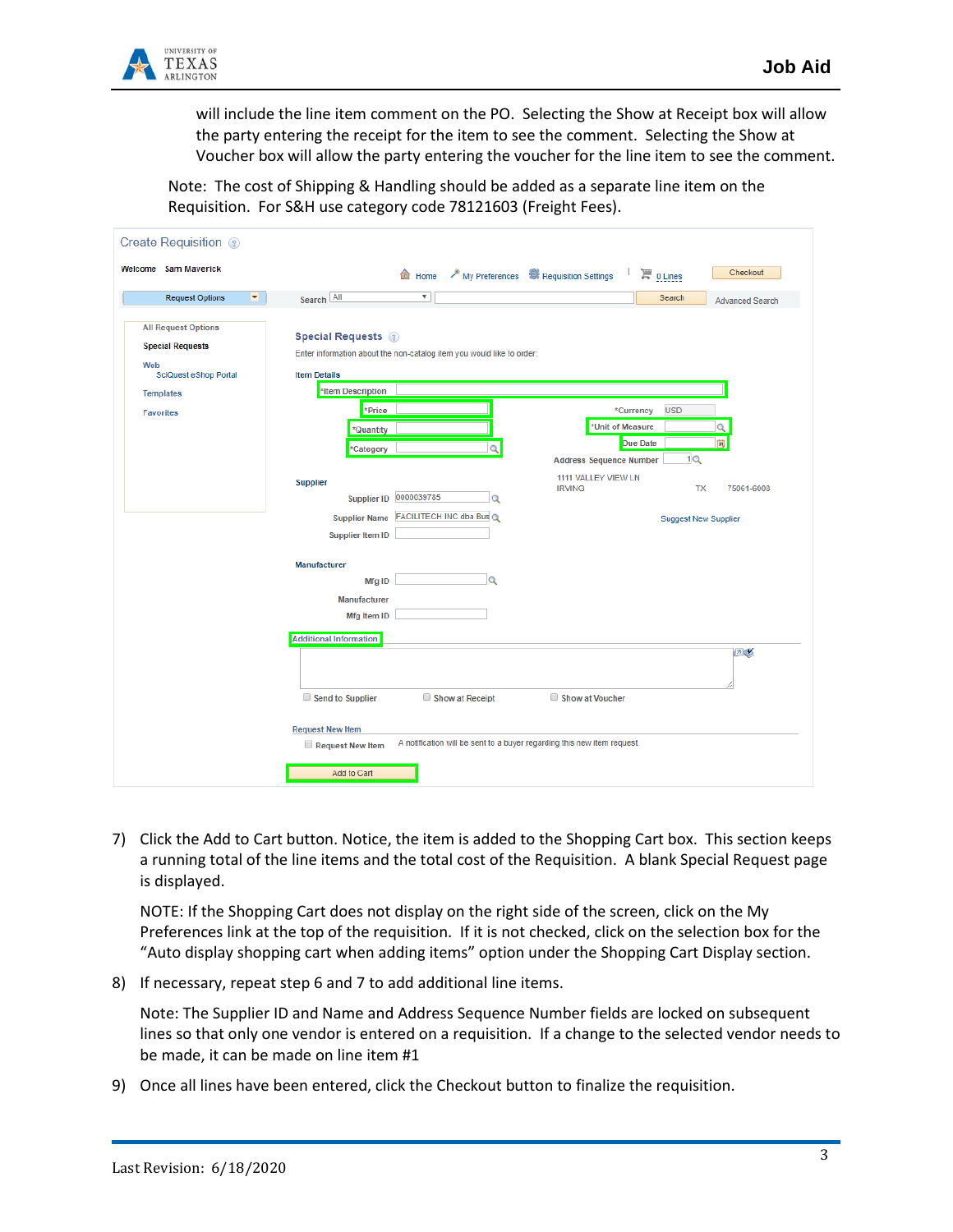

|                                                                       |                         |                                                                 |                         |                         | <b>Shopping Cart</b>                      |          |                  |
|-----------------------------------------------------------------------|-------------------------|-----------------------------------------------------------------|-------------------------|-------------------------|-------------------------------------------|----------|------------------|
|                                                                       |                         | <b>△</b> Home <i>/</i> My Preferences<br>※ Requisition Settings | $\mathbb{F}$ 1 Line     | Checkout                | <b>Description</b><br><b>Guest Chairs</b> | Qty<br>4 | <b>UOM</b><br>EA |
| Search All                                                            | $\overline{\mathbf{v}}$ |                                                                 | Search                  | Advanced Search         |                                           |          |                  |
| <b>Special Requests</b> 2                                             |                         |                                                                 |                         |                         |                                           |          |                  |
| Enter information about the non-catalog item you would like to order: |                         |                                                                 |                         |                         |                                           |          |                  |
| <b>Item Details</b>                                                   |                         |                                                                 |                         |                         |                                           |          |                  |
| *Item Description                                                     |                         |                                                                 |                         |                         |                                           |          |                  |
| *Price                                                                |                         |                                                                 | <b>USD</b><br>*Currency |                         |                                           |          |                  |
| *Quantity                                                             |                         | *Unit of Measure                                                |                         |                         | <b>Total Lines</b>                        |          |                  |
| *Category                                                             |                         |                                                                 | Due Date                | $\overline{\mathbf{H}}$ | <b>Total Amount (USD)</b>                 |          | 800.00           |
|                                                                       |                         | Address Sequence Number                                         |                         |                         |                                           |          |                  |
| Supplier                                                              |                         | 1111 VALLEY VIEW LN<br><b>IRVING</b>                            | <b>TX</b>               | 75061-6008              | Checkout<br>Close                         |          |                  |
| Supplier ID                                                           | 0000039785              |                                                                 |                         |                         |                                           |          |                  |

10) The Checkout – Review and Submit page provides a summary of the line items entered on the requisition. This page allows you to edit a line, add accounting information and submit the requisition for approval. Fields on this page will populate according to the information entered on the Requisition Settings/Defaults page.

To access the line for editing, click on the line item description.

|      | <b>Requisition Lines</b>  |                  |                                                        |                                         |                            |                     |                     |                |             |               |
|------|---------------------------|------------------|--------------------------------------------------------|-----------------------------------------|----------------------------|---------------------|---------------------|----------------|-------------|---------------|
| Line | <b>Description</b>        | Item ID          | Supplier                                               | Quantity                                | <b>UOM</b>                 | Price               | <b>Total</b>        | <b>Details</b> | Comments    | <b>Delete</b> |
|      | <b>Guest Chairs</b>       |                  | <b>FACILITECH INC dba</b><br><b>Business Interiors</b> | 4.0000                                  | Each                       | 200,0000            | 800.00              | 醖              | <b>Edit</b> | û             |
|      | Select All / Deselect All | Select lines to: | <b>B</b> Add to Favorites                              | <b>Q<sub>3</sub></b> Add to Template(s) | <b>III</b> Delete Selected |                     | <b>温Mass Change</b> |                |             |               |
|      |                           |                  |                                                        |                                         |                            | <b>Total Amount</b> | 800.00 USD          |                |             |               |

11) If there is an expectation that a specific line item will involve multiple invoices/payments with different dollar amounts and the Quantity is "1" the line should be setup as "Amount Only". This option is intended for requisition lines involving services that you want to base on the dollar value; rather than the quantity when making a payment. Line items with a unit of "LOT" should use this option.

To flag an item as "Amount Only", click on the Line Details icon, and click the box for "Amount Only". Click "OK" to return to the Checkout page.

| <b>Requisition Lines</b>                    |                  |                                                        |                       |                        |                     |              |                |             |               |
|---------------------------------------------|------------------|--------------------------------------------------------|-----------------------|------------------------|---------------------|--------------|----------------|-------------|---------------|
| <b>Description</b><br>Line                  | Item ID          | Supplier                                               | Quantity              | <b>UOM</b>             | Price               | <b>Total</b> | <b>Details</b> | Comments    | <b>Delete</b> |
| $\triangleright$ 0.1<br><b>Guest Chairs</b> |                  | <b>FACILITECH INC dba</b><br><b>Business Interiors</b> | 4.0000                | Each                   | 200,0000            | 800.00       |                | <b>Edit</b> | û             |
| Select All / Deselect All                   | Select lines to: | <b>Re</b> Add to Favorites                             | 08 Add to Template(s) | <b>Delete Selected</b> |                     | 温Mass Change |                |             |               |
|                                             |                  |                                                        |                       |                        | <b>Total Amount</b> | 800.00 USD   |                |             |               |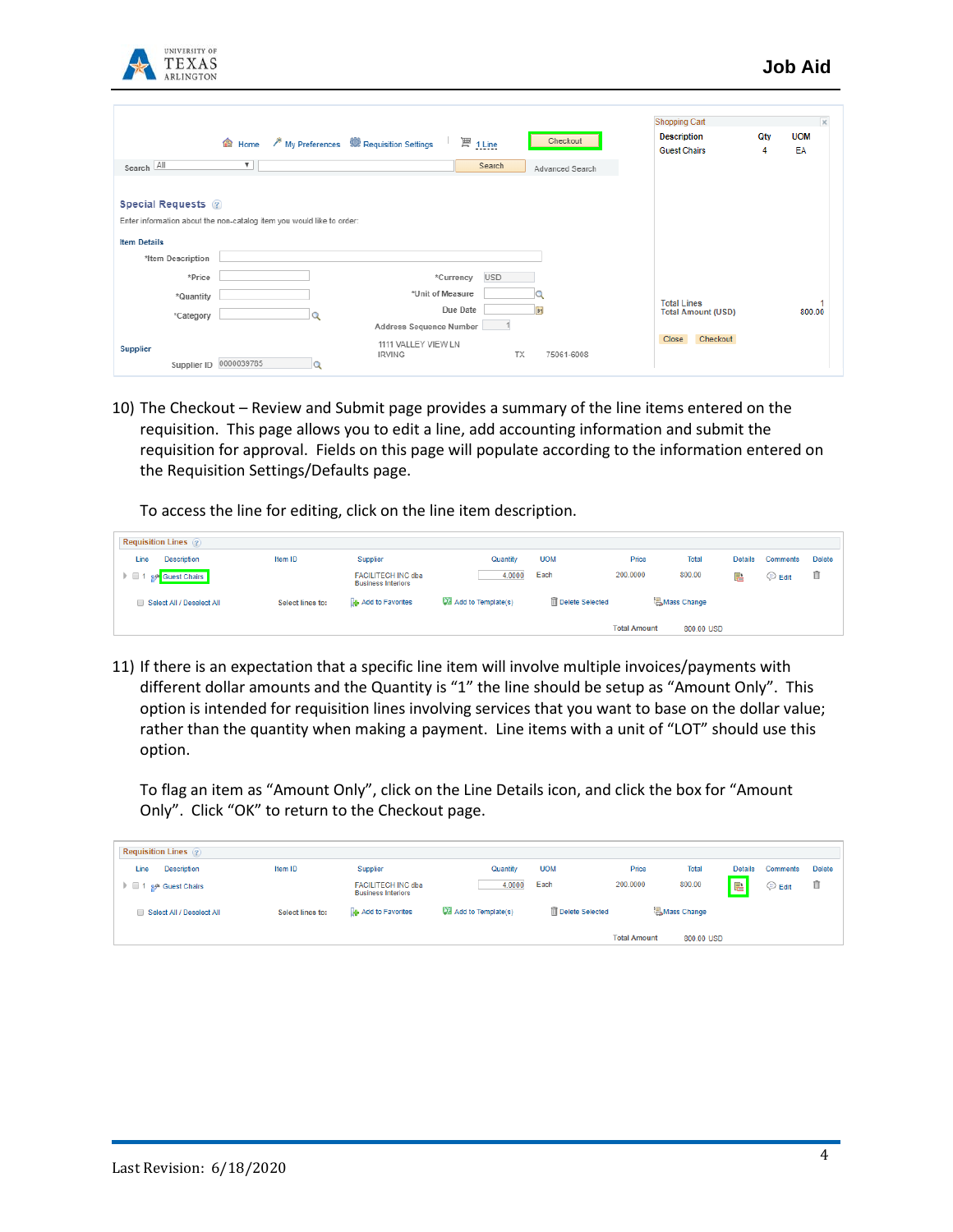

| Line Details 2                                                   |                                  |                                    |
|------------------------------------------------------------------|----------------------------------|------------------------------------|
| No Image<br>1 ஜூ<br>Line                                         | <b>Guest Chairs</b>              | Open<br><b>Line Status</b>         |
| <b>Item Details</b><br>$\circled{?}$<br>$\overline{\phantom{a}}$ |                                  |                                    |
| <b>Merchandise Amount</b>                                        | 800.00 USD                       | RFQ Required                       |
| Item ID                                                          |                                  | Device Tracking                    |
| Category                                                         | 56101500                         | Zero Price Indicator               |
| <b>Original Substituted Item</b><br><b>Description</b>           |                                  | Amount Only<br>Inspection Required |
| <b>Physical Nature</b>                                           | $\overline{\mathbf{v}}$<br>Goods |                                    |
| <b>Buyer</b>                                                     | 1000069407<br>$\alpha$           |                                    |
|                                                                  | <b>Buyer Information</b>         |                                    |
|                                                                  | <b>Configuration Info</b>        |                                    |

12) To enter Shipping and Attention To information for the line item, click the expansion arrow for the line item. (Arrows pointing to the right indicate that the section is collapsed; arrows pointing down indicate that the section is expanded.)

Enter or lookup the Ship To location and or the Attention To party.

| <b>Requisition Lines</b> 2                                                           |                                        |                                                                |                              |                 |                     |                                                                        |                |             |               |
|--------------------------------------------------------------------------------------|----------------------------------------|----------------------------------------------------------------|------------------------------|-----------------|---------------------|------------------------------------------------------------------------|----------------|-------------|---------------|
| Line<br><b>Description</b>                                                           | Item ID                                | Supplier                                                       | Quantity                     | <b>UOM</b>      | Price               | <b>Total</b>                                                           | <b>Details</b> | Comments    | <b>Delete</b> |
| $\overline{ }$ $\overline{ }$ $\overline{ }$ $\overline{ }$ 1<br><b>Guest Chairs</b> |                                        | <b>FACILITECH INC dba</b><br><b>Business Interiors</b>         | 4.0000                       | Each            | 200,0000            | 800.00                                                                 | 書              | <b>Edit</b> | û             |
| Shipping Line 1                                                                      | *Ship To                               | CENT110                                                        | <b>Add Shipto Comments</b>   | Quantity        | 4.0000              |                                                                        |                | $+$ $-$     |               |
|                                                                                      | <b>Address</b>                         | 1225 W. Mitchell St.<br><b>Room 110</b><br>Arlington, TX 76019 | <b>Add One Time Address</b>  | Price           | 200.0000            | <b>Price Adjustment</b><br>Pegging Inquiry<br><b>Pegging Workbench</b> |                |             |               |
|                                                                                      | <b>Attention To</b><br><b>Due Date</b> | Sam Mayerick                                                   | Ħ                            |                 |                     |                                                                        |                |             |               |
|                                                                                      | Accounting Lines                       |                                                                |                              |                 |                     |                                                                        |                |             |               |
| Select All / Deselect All                                                            | Select lines to:                       | <b>B</b> Add to Favorites                                      | <b>Q2</b> Add to Template(s) | Delete Selected |                     | <b>AMass Change</b>                                                    |                |             |               |
|                                                                                      |                                        |                                                                |                              |                 | <b>Total Amount</b> | 800.00 USD                                                             |                |             |               |

13) To enter accounting information for the line items, if not entered on the Requisitions Setting page, click the line item expansion arrow. If necessary, click the expansion arrow for Accounting Lines.

NOTE: Requisition preference can be selected so that UTShare automatically opens the Accounting Lines section when expanding requisition lines. To set this preference, click the My Preference link at the top of the requisition, and, under the Checkout Page Display section, select the box for "Auto expand accounting lines when expanding requisition lines".

a. If the invoice line is charged to only one cost center or project, use the SpeedChart field to quickly populate the values into the fields.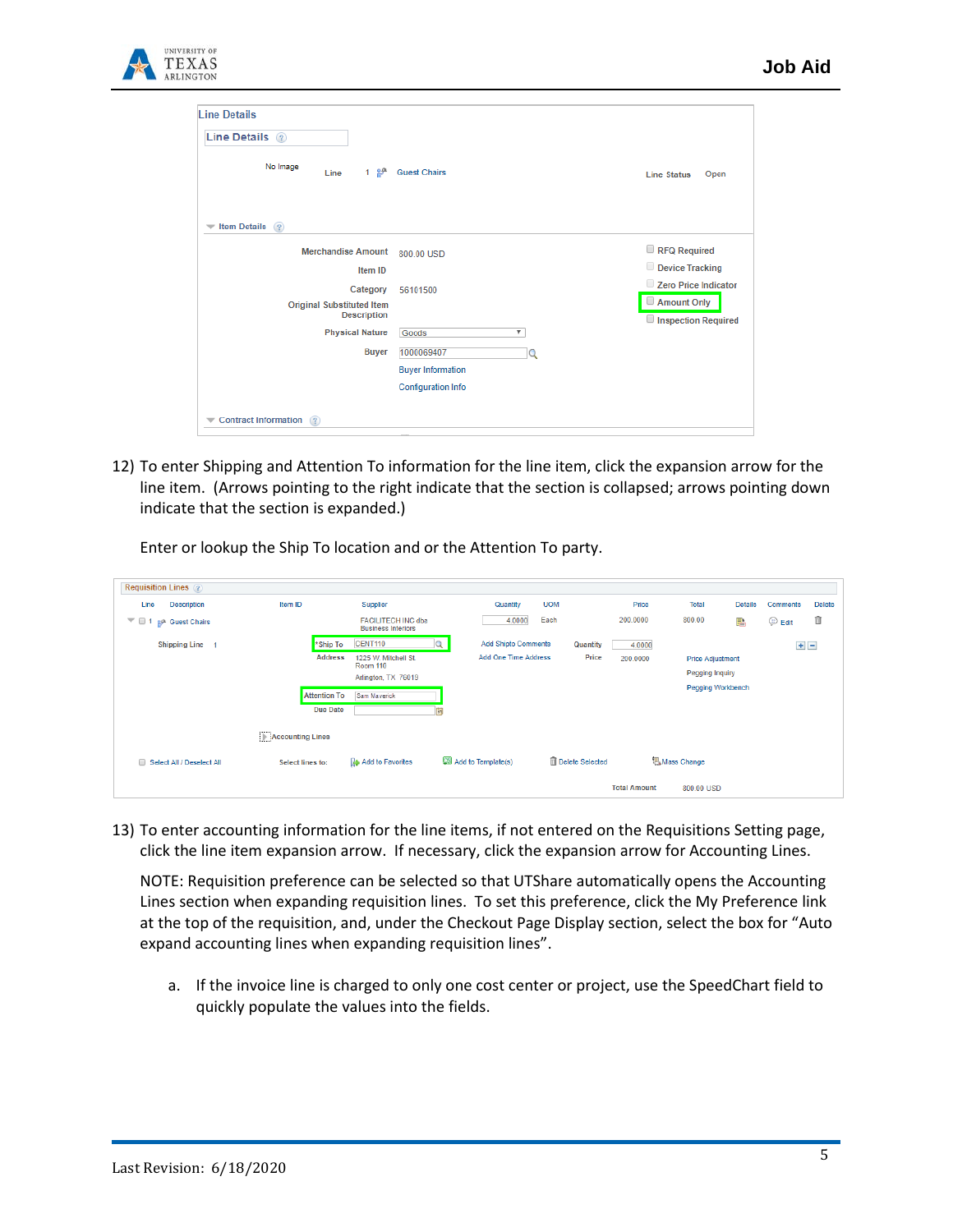

|                                                                                                    | $\blacktriangledown$ Accounting Lines                                                                                                                                |           |              |  |          |        |          |                         |                        |                    |  |   |    |
|----------------------------------------------------------------------------------------------------|----------------------------------------------------------------------------------------------------------------------------------------------------------------------|-----------|--------------|--|----------|--------|----------|-------------------------|------------------------|--------------------|--|---|----|
| Qty<br>*Distribute By<br>$\checkmark$<br><b>SpeedChart</b><br>Amt<br>*Liquidate By<br>$\checkmark$ |                                                                                                                                                                      |           |              |  |          |        |          |                         |                        |                    |  |   |    |
|                                                                                                    | First $\bigcirc$ 1 of 1 $\bigcirc$ Last<br>Personalize   Find   View All   2  <br><b>Accounting Lines</b>                                                            |           |              |  |          |        |          |                         |                        |                    |  |   |    |
|                                                                                                    | (FFE)<br><b>Budget Information</b><br>Chartfields3<br>Details<br>Details 2<br><b>Asset Information 2</b><br><b>Chartfields1</b><br>Asset Information<br>Chartfields2 |           |              |  |          |        |          |                         |                        |                    |  |   |    |
| Line                                                                                               | <b>Status</b>                                                                                                                                                        | Dist Type | *Location    |  | Quantity |        | Percent  | Merchandise Amt GL Unit |                        | <b>Entry Event</b> |  |   |    |
|                                                                                                    | Open                                                                                                                                                                 |           | <b>DH216</b> |  |          | 1.0000 | 100.0000 |                         | 5.78 UTARL<br>$\Omega$ |                    |  | 王 | ıн |

b. If the line item is to be charged to multiple funding sources, first use the Distribute By field to indicate if the split will be made by Quantity or by Amount. Then, enter on the Chartfields1 tab the quantity, percentage, or amount that is to be paid by the first fund. Use the "+" button to add another chartfield line and enter the quantity, percentage, or amount appropriately. Add as many lines as are necessary.

|      | $\blacktriangledown$ Accounting Lines                                                                                                                               |  |                  |              |             |                 |        |         |                         |               |                     |            |
|------|---------------------------------------------------------------------------------------------------------------------------------------------------------------------|--|------------------|--------------|-------------|-----------------|--------|---------|-------------------------|---------------|---------------------|------------|
|      | *Distribute By                                                                                                                                                      |  | Qty              | $\check{}$   | SpeedChart  |                 |        |         |                         | *Liquidate By | Amt<br>$\checkmark$ |            |
|      | First 4 1-2 of 2 D Last<br>Personalize   Find   View All   2  <br><b>Accounting Lines</b>                                                                           |  |                  |              |             |                 |        |         |                         |               |                     |            |
|      | $\boxed{=}$<br>Details 2<br>Chartfields3<br>Details<br>Asset Information<br>Chartfields1<br>Chartfields2<br><b>Asset Information 2</b><br><b>Budget Information</b> |  |                  |              |             |                 |        |         |                         |               |                     |            |
| Line | <b>Status</b>                                                                                                                                                       |  | <b>Dist Type</b> | *Location    |             | <b>Quantity</b> |        | Percent | Merchandise Amt GL Unit |               | <b>Entry Event</b>  |            |
|      | Open                                                                                                                                                                |  |                  | DH216        | $\mathbf Q$ |                 | 0.5000 | 50,0000 |                         | 2.89 UTARL    | $\mathbf Q$         | $+$<br>$=$ |
|      | Open                                                                                                                                                                |  |                  | <b>DH216</b> | $\circ$     |                 | 0.5000 | 50.0000 |                         | 2.89 UTARL    | $\Omega$            | $+$ $-$    |

Then, go to the Chartfields2 and Chartfields3 tabs to enter the chartfield values for each payer. The Chartfield values must be entered manually; entering a value into the SpeedChart field will remove any additional lines added on the Chartfields1 tab. Enter the Chartfield values for each line.

| $\blacktriangleright$ Accounting Lines |                                                                                                             |              |                      |                   |                          |                                       |              |  |  |  |
|----------------------------------------|-------------------------------------------------------------------------------------------------------------|--------------|----------------------|-------------------|--------------------------|---------------------------------------|--------------|--|--|--|
|                                        | Qty<br>*Distribute By                                                                                       | $\checkmark$ | SpeedChart           |                   | *Liquidate By            | Amt                                   | $\checkmark$ |  |  |  |
|                                        | Personalize   Find   View All   2  <br>First $\bigcirc$ 1-2 of 2 $\bigcirc$ Last<br><b>Accounting Lines</b> |              |                      |                   |                          |                                       |              |  |  |  |
| Chartfields1                           | <b>Chartfields2</b>                                                                                         | Chartfields3 | Details 2<br>Details | Asset Information | Asset Information 2      | $\equiv$<br><b>Budget Information</b> |              |  |  |  |
| Account                                |                                                                                                             | Fund         | <b>Dept</b>          | Program           | <b>Function</b>          |                                       |              |  |  |  |
| 63204                                  |                                                                                                             |              |                      | ∽                 |                          |                                       | $+$ $-$      |  |  |  |
| 63204                                  | $\tilde{\phantom{a}}$                                                                                       |              |                      | u                 | $\overline{\phantom{a}}$ |                                       | $+$ $-$      |  |  |  |

| $\blacktriangleright$ Accounting Lines |                                                                                |                                       |                                                  |             |                   |  |  |  |  |  |  |
|----------------------------------------|--------------------------------------------------------------------------------|---------------------------------------|--------------------------------------------------|-------------|-------------------|--|--|--|--|--|--|
| *Distribute By                         | Qty<br>$\checkmark$<br><b>SpeedChart</b>                                       |                                       | *Liquidate By                                    | Amt         | $\checkmark$      |  |  |  |  |  |  |
| <b>Accounting Lines</b>                | First $\bigcirc$ 1-2 of 2 $\bigcirc$ Last<br>Personalize   Find   View All   2 |                                       |                                                  |             |                   |  |  |  |  |  |  |
| Chartfields1<br>Chartfields2           | Chartfields3<br>Details                                                        | Details 2<br><b>Asset Information</b> | <b>Budget Information</b><br>Asset Information 2 | $\boxed{=}$ |                   |  |  |  |  |  |  |
| <b>PC Bus Unit</b>                     | Project                                                                        | <b>Activity</b>                       | <b>Cost Center</b>                               |             |                   |  |  |  |  |  |  |
|                                        | u                                                                              |                                       | $\sim$                                           | u           | $\pm$<br>$\equiv$ |  |  |  |  |  |  |
| Q                                      | $\sim$                                                                         |                                       | Q                                                | Q           | $+$<br>$\Box$     |  |  |  |  |  |  |

Repeat for all lines. All requisition lines must have accounting information entered.

14) On the Chartfield2 tab, verify the GL account number. This number populates based on mapping from the category code selected on the line item information. Correct if the Account number is wrong.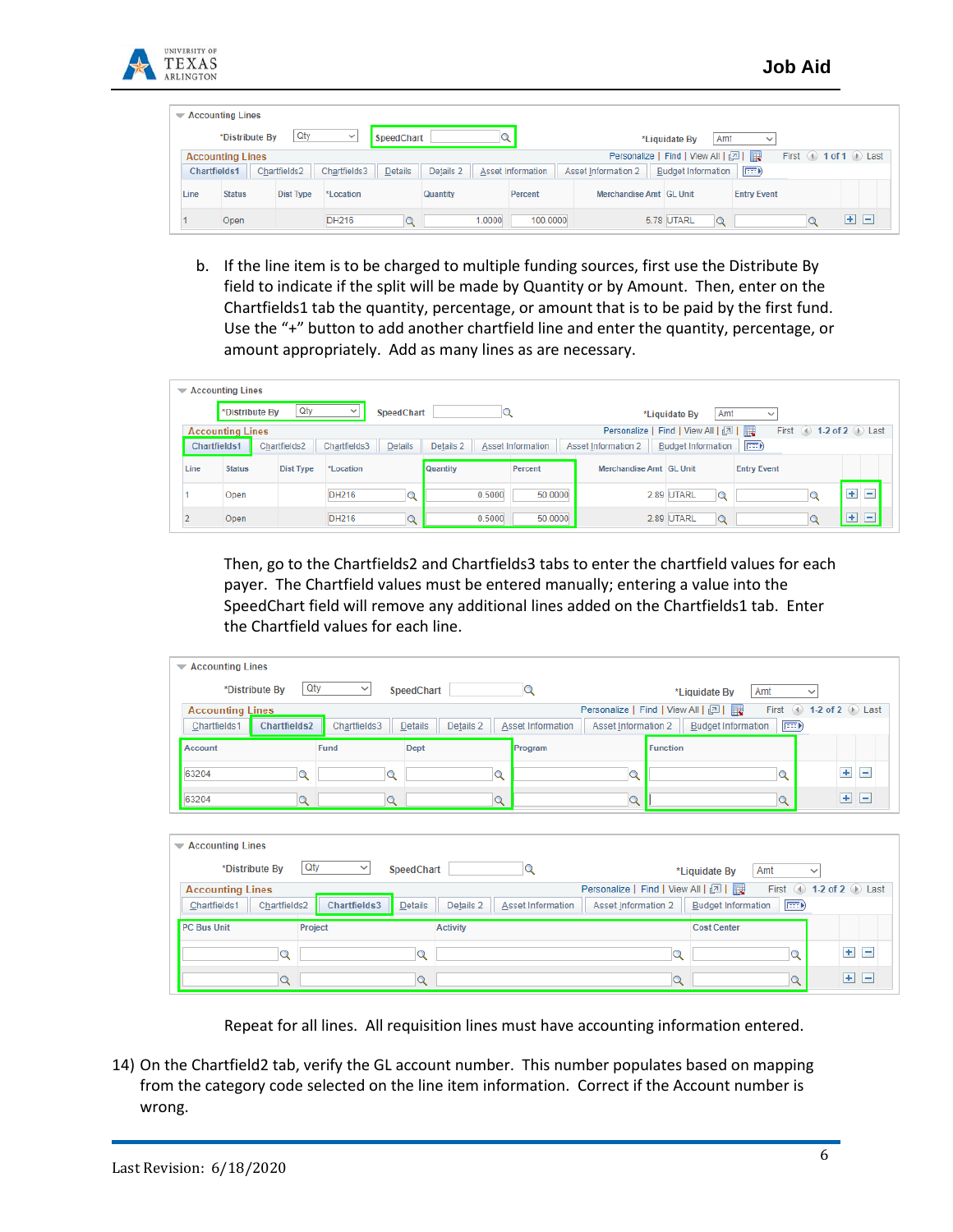

15) If the item(s) being requested is a Capital or Controlled Asset (see Procedure BF-PM-PR1), enter the appropriate Profile ID. From the Accounting Lines section, click the Asset Information tab.

- a. Enter "UTARL" in the AM Business Unit field.
- b. Enter or lookup the Profile ID for the asset.

| <b>Accounting Lines</b>     |                              |                      |                          | Personalize   Find   View All   [7]    | First 4 1-2 of 2 D Last |                                   |
|-----------------------------|------------------------------|----------------------|--------------------------|----------------------------------------|-------------------------|-----------------------------------|
| Chartfields1                | Chartfields3<br>Chartfields2 | Details<br>Details 2 | <b>Asset Information</b> | Asset Information 2 Budget Information | F                       |                                   |
| AM Business Unit Profile ID |                              | <b>Tag Number</b>    | CAP#                     | Sequence                               | Empl ID                 |                                   |
|                             |                              |                      |                          |                                        |                         | Ŧ<br>$\qquad \qquad \blacksquare$ |
|                             | $\sim$                       |                      |                          |                                        |                         | $+$<br>$\left  - \right $         |

NOTE: For assistance with Profile IDs, contact the Property Management department.

16) Enter comments that relate to the purchase as a whole (i.e. contractual information, UTA contact who can answer questions about the purchase, Vendor contact information) in the Requisition Comments and Attachments. Selecting the Send to Supplier box will include the comment on the PO. Selecting the Show at Receipt box will allow the party entering the receipt for the item to see the comment. Selecting the Show at Voucher box will allow the party entering the voucher for the purchase to see the comment.

To enter more than one comment, use the Add more Comments and Attachments link.

| <b>Requisition Comments and Attachments</b> |                 |                  |                                   |  |
|---------------------------------------------|-----------------|------------------|-----------------------------------|--|
| <b>Enter requisition comments</b>           |                 |                  |                                   |  |
|                                             |                 |                  |                                   |  |
|                                             |                 |                  |                                   |  |
|                                             |                 |                  |                                   |  |
| Send to Supplier                            | Show at Receipt | Shown at Voucher | Add more Comments and Attachments |  |
|                                             |                 |                  |                                   |  |

Supporting documentation (source of pricing, scope of work, contract details, etc.) must be attached to the requisition. Click the Add more comments and Attachments link to upload the necessary attachments.

17) Once the required fields are completed, click the Check Budget link to check for available funds and validate chartfield values. After clicking Check Budget, you will see a prompt alerting you that your Requisition will be saved with an "Open" status. Click OK.